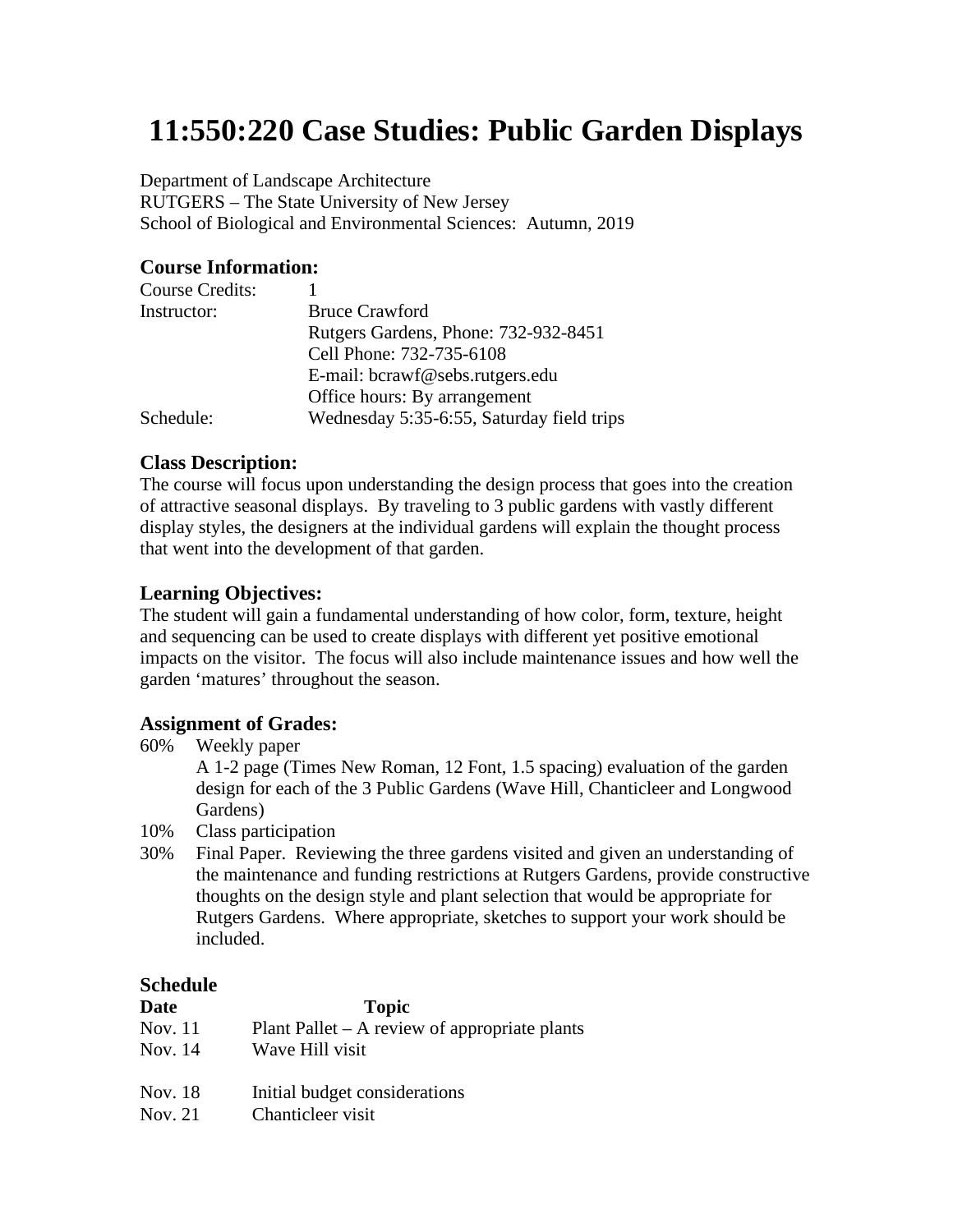| Dec. 2   | Review of Garden Styles and Themes         |
|----------|--------------------------------------------|
| Dec. $5$ | Longwood Gardens visit                     |
| Dec. 9   | <b>Order Tropicals and Popular Annuals</b> |
| Dec. 12  | Rutgers Gardens visit                      |
| Dec. 16  | Final paper is due.                        |

#### **Attendance:**

The Department of Landscape Architecture requires attendance in all of its classes. The individual's development as a landscape architect/landscape industry student is largely dependent upon two aspects of education. First is the exposure to and assimilation of a body of information which relates to the field. Second is the application of this knowledge through lab assignments and problem‐solving skills developed through critiques, reviews and interactions during each assignment. The Rutgers Landscape Architecture/Landscape Industry curriculum is designed to develop both areas. Attendance and participation in all lectures and labs are essential if the student is to achieve his/her maximum potential. **More than three unexcused absences will result in a step reduction in your semester grade. Each additional three absences will result in another step reduction.** A minimum level of participation is defined as being in attendance for the entire duration of a class session. It is the student's responsibility to be in attendance at all required classes and all personal plans should be made in accordance with the schedule. Students on academic probation have no allowable unexcused absences. Your attendance at lectures, labs and field trips is mandatory for the entire duration of the session.

#### **Assignment of Grades:**

The following guideline is used for the grading in this course:

**A** (90-100): Outstanding –not only fulfilling the requirements, but going beyond the initial expectations of the class. Demonstrate a superior grasp of the subject matter. **B** (80 ˂ 90): Very Good – demonstrate a solid grasp of the material. The lab and in‐class performance reveals a solid understanding of the issues.

 $C$  (70  $<$  80): Acceptable –moderate ability to grasp concepts and theories of the class, producing work that, while basically adequate, is not in any way exceptional. Display only a basic familiarity with the relevant class information and techniques.

 $\mathbf{D}$  (60  $\leq$  70): Unacceptable – a very minimal understanding of the fundamental nature of the class with a performance that does not adequately express an understanding of the course material or techniques.

 $\mathbf{F}$  ( $\leq 60$ ): Failure – The student has demonstrated a lack of understanding or familiarity with course concepts and materials. Class performance has been inadequate, often the result of limited effort and poor attendance.

# **Use of Facilities:**